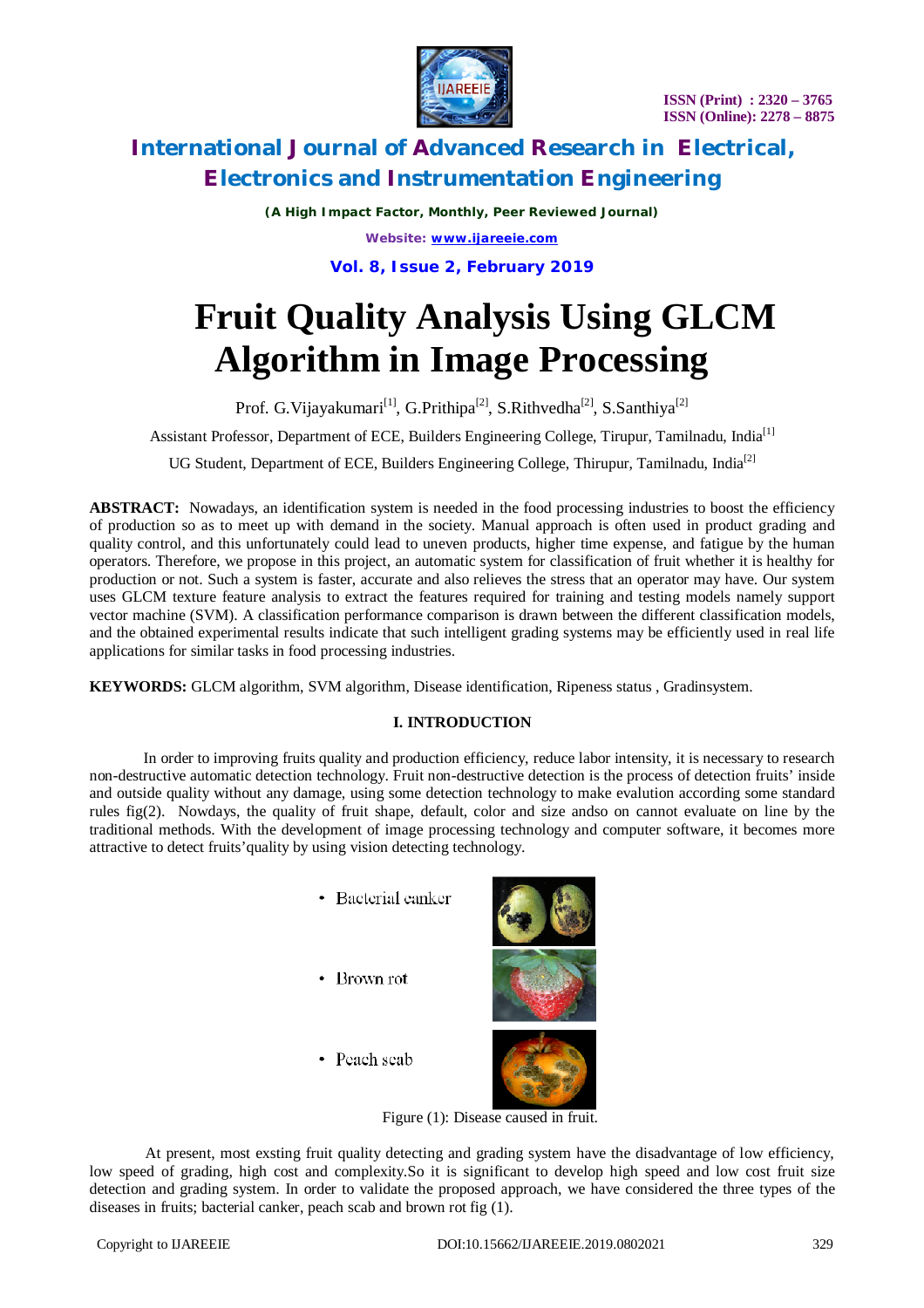

*(A High Impact Factor, Monthly, Peer Reviewed Journal)*

*Website: [www.ijareeie.com](http://www.ijareeie.com)*

**Vol. 8, Issue 2, February 2019**



Figure(2);Block diagram.

### **1. IMAGE ACQUISITION**

 The RGB colour model is an additive colour model in which red, green and blue light are added together in various ways to reproduce a broad array of colours.The name of the model comes from the initials of the three additive primary colours, red, green and blue.In photography and computing, a grayscale or greyscale digital image in which the value of each pixel is a single sample, that is, it carries only intensity information. Images of this sort, also known as black-and-white, are composed exclusively of shades of gray , varying from black at the weakest intensity to white at the strongest.



Figure (3): Image acquisition.

In photography and computing, a grayscale or greyscale digital image is an image in which the value of each pixel is a single sample,that is,it carries only intensity information.Images of this sort,also known as black-and-white,are composed exclusively of shades of gray varying from black at the weak intensity to whit at the strong intentensity  $Fig(3)$ .

### **2. GRAY IMAGE:**

 Grayscale images are distinct from one-bit bi-tional black-and-white images, which in the context of computer imaging are images with only two colours, black and white (also called bilevel or binary images). Grayscale images have many shades of gray in between fig (4).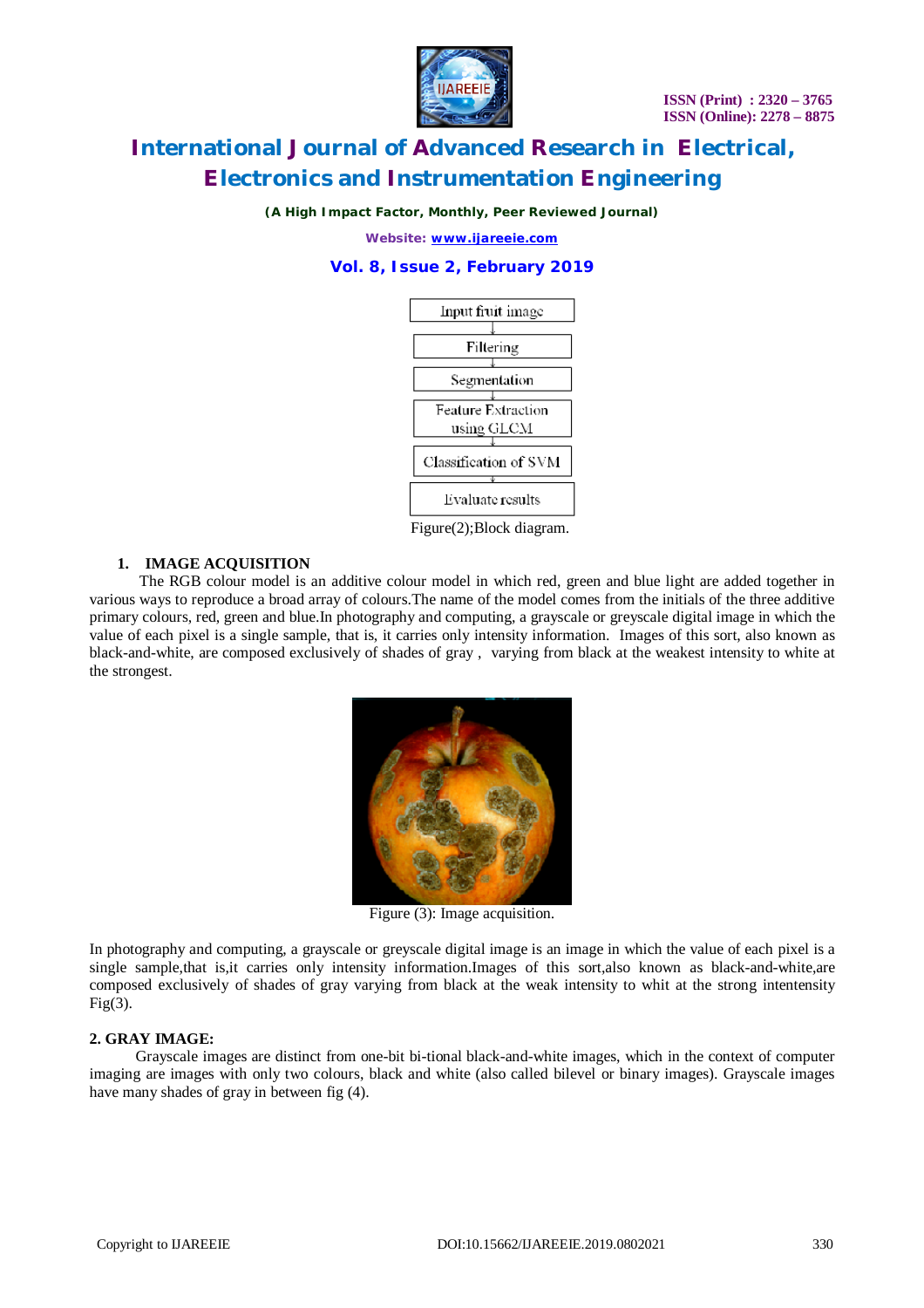

*(A High Impact Factor, Monthly, Peer Reviewed Journal)*

*Website: [www.ijareeie.com](http://www.ijareeie.com)*

**Vol. 8, Issue 2, February 2019**



Figure (4): Gray image.

 Grayscale images are often the results of measuring the intensity of light at each pixel in a single band of the electromagnetic spectrum (e.g.infrared, visible light, ultraviolet, etc.),and in such cases they are monochromatic proper when only a given frequency is captured.But also they can be synthesized from a full colour image;see the section about converting grayscale.

#### **3. FILTERING:**

 In image processing filters are mainly used to suppress either the high frequencies in the image,or the low frequency,i.e.enhancing or detecting edges in the image.



Figure (5): Filter.

 The median filter is normally used to reduce noise in an image, somewhat like the median filter.However,i t often does a better job than the mean filter of preserving useful detail in the image.

#### **4. SEGMENTATION**:

 This work present a segmentation of fruit based on color feature with k-means clustering unsupervised algorithm.we used colour images of fruit for defect segmentation.defect segmentation is carried out into two stages.



Figure (6): Segmentation.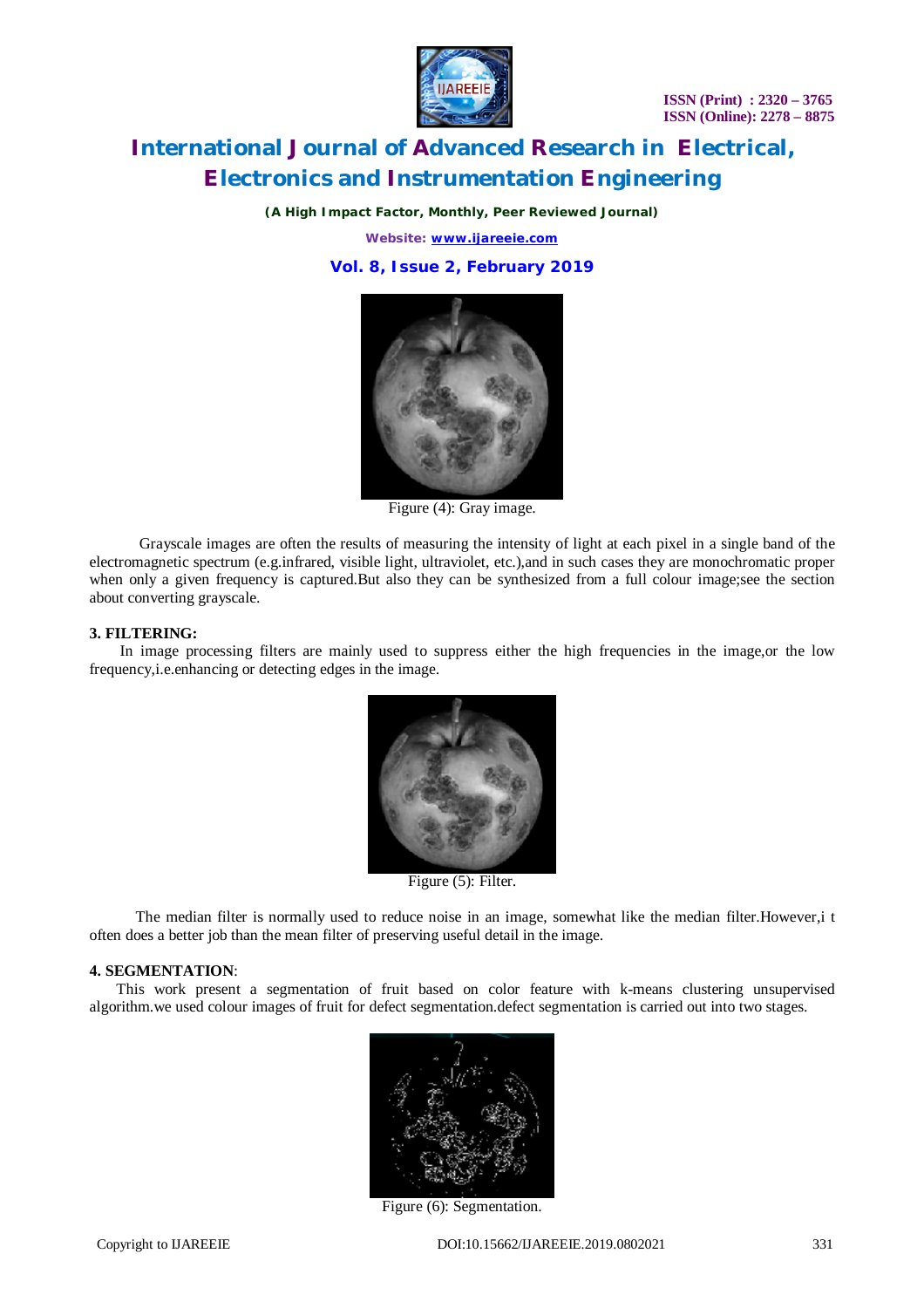

*(A High Impact Factor, Monthly, Peer Reviewed Journal)*

*Website: [www.ijareeie.com](http://www.ijareeie.com)*

## **Vol. 8, Issue 2, February 2019**

At first, the pixels are clustered based on their color and spatial features, where the clustering process is accomplished. Then the cluster blocks are merged to a specific number of regions.Using this two step procedure, it is processible to increase the computational efficiency avoiding feature extraction for every pixel in the image of fruits fig (6).Although the color is not commonly used for defect segmentation,it produces a high discriminative power for different regions of image.The experimental results clarify the effectiveness of proposed opproach to improve the defect segmentation quality.

### **5. FEATURE EXTRACTION**

 In GLCM matrix the relation between two adjacent pixels at a time is considered out of which one pixel is called as reference pixel and the other is called as its neighbour pixel. Now to calculate the texture information it requris a symmetricle matrix. A symmetrical matrix is made up of exactly similar parts or values on opposite sides of the diagonal.In the next step the GLCM is converted in to this form for futher processing.The GLCM is created by calculating how many times the pixel with intensity vale i ocuurs horizontally adjacent to a pixel with value j .Here we can specify the distance between the pixel value of interest and its neighbour which can be called as offset.Different offses and angles or directions around the pixels of interest can be calculated the GLCM.

 **ENERG**Y: Provides the sum of squared elements in the GLCM.Aslo known as uniformly or the angular second moment.

Energy:  $\sum_{i,j} P(i,j)^2$ 

**HOMOGENEITY**: Measures the closeness of the distribution of elements in the GLCM to the GLCM diagonal.

Homogeneity: 
$$
\sum_{i,j} \frac{1}{1 + (i - j)^2} P(i, j)
$$

**CONTRAST**: Measures the local variations in the gray level co-occurrence matrix.

$$
\text{Contrast}: \ -\sum_{i,j} P(i,j) \log P(i,j)
$$

**CORRELATION**: Measure the joint probability occurrence of the specified pixel pairs.

Correlation:  $-\sum_{i} \frac{(i-\mu)(j-\mu)}{2} P(i, j)$  $-\sum_{i,j} \frac{(i-\mu)(j-\mu)}{\sigma^2} P(i,$  $\mu$  J J  $-\mu$ 

### **6.CLASSCIFICATION OF SVM**

Another statistical classifier is SVM, which first non-linearly maps data to a high-dimensional space by kernels and then tries to find the hyper plane that separates data with maximum margin in that new space . Originallyproposedfor2 classproblems, SVM can be easily extended to multiclass problems by one-against-one or one-against all strategies, where the latter is used in this work. Several features are extracted using GLCM methodology. In this scenario only 6 features are taken to classify the AO. One is area and remaining textural features. The SVM classifier is employed to infect fruits in the images.

 The selected features feed as input to SVM classification parameters and it classifies the normal and abnormal categories. Also the classification stage is applied to define the grade of fruits based on the defects occur on the surface. This procedure is carried out to differentiate the fruit diseases.

### **II. RESULT AND CONCLUSION**

 An image processing based solution is proposed and evaluated in this paper for the detection and classification of fruit diseases. The proposed approach is composed of mainly three steps. In the first step image segmentation is performed using k-means clustering technique. In the second step feature are extracted by using GLCM algorithm to identified the affected region of fruit and ripeness status of fruits.